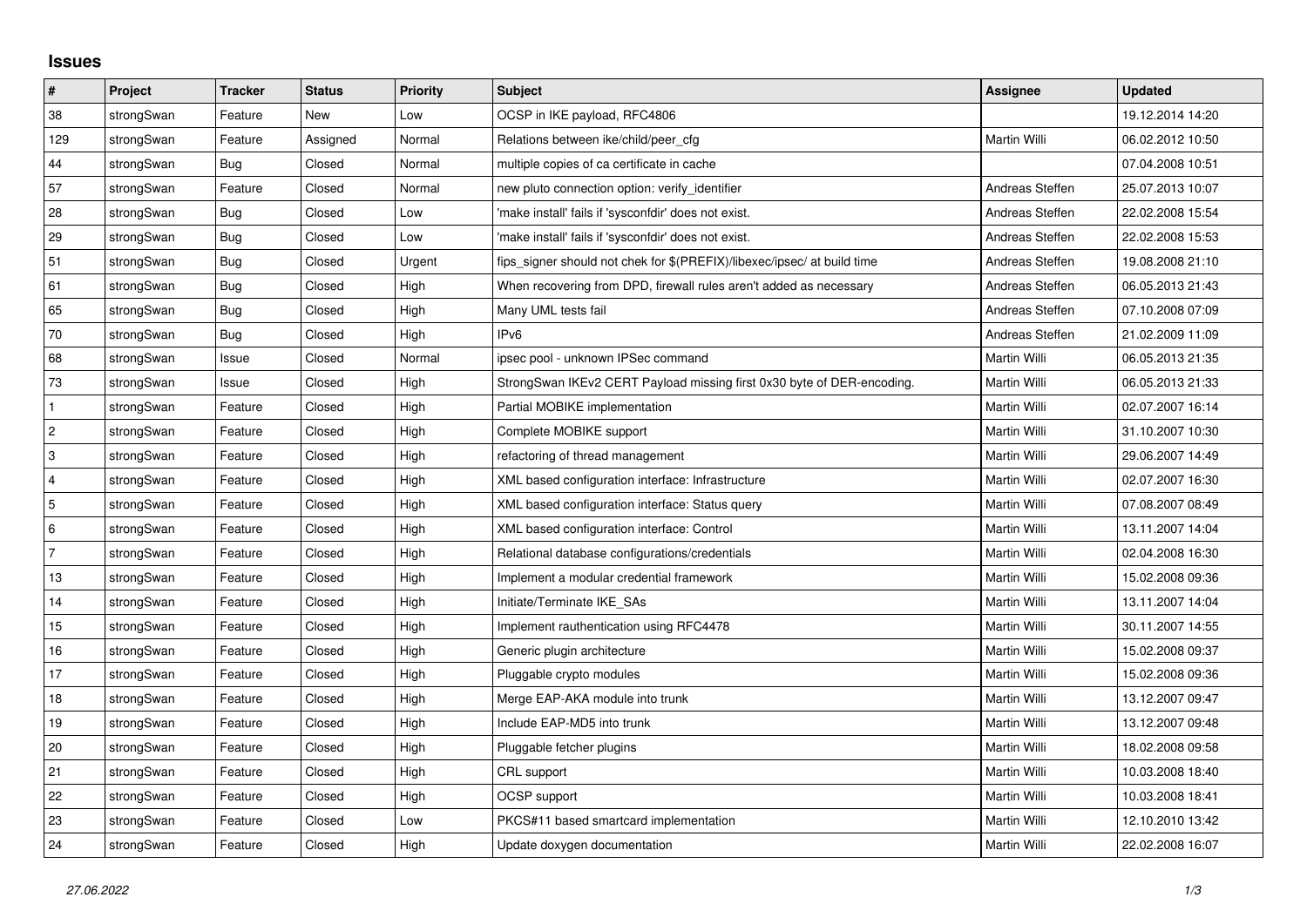| $\vert$ # | Project    | <b>Tracker</b> | <b>Status</b> | <b>Priority</b> | <b>Subject</b>                                                              | <b>Assignee</b>     | <b>Updated</b>   |
|-----------|------------|----------------|---------------|-----------------|-----------------------------------------------------------------------------|---------------------|------------------|
| 25        | strongSwan | Feature        | Closed        | High            | alternative crypto implementation                                           | Martin Willi        | 31.05.2008 09:49 |
| 27        | strongSwan | Feature        | Closed        | High            | Create a database API                                                       | <b>Martin Willi</b> | 19.02.2008 15:16 |
| 30        | strongSwan | Feature        | Closed        | High            | Certificate caching                                                         | Martin Willi        | 02.04.2008 14:50 |
| 40        | strongSwan | Feature        | Closed        | High            | NetworkManager support                                                      | Martin Willi        | 22.08.2008 12:54 |
| 41        | strongSwan | Feature        | Closed        | High            | CFG attribute provider framework                                            | Martin Willi        | 16.04.2008 11:24 |
| 42        | strongSwan | Feature        | Closed        | High            | CFG attribute handler framework                                             | <b>Martin Willi</b> | 28.04.2009 10:23 |
| 46        | strongSwan | Feature        | Closed        | High            | DNS resolving for hosts in ike_cfg                                          | Martin Willi        | 09.06.2008 09:34 |
| 47        | strongSwan | Feature        | Closed        | High            | <b>RNG API</b>                                                              | Martin Willi        | 16.04.2008 11:27 |
| 48        | strongSwan | Feature        | Closed        | High            | Parallel trustchain verification                                            | Martin Willi        | 16.04.2008 11:33 |
| 54        | strongSwan | Feature        | Closed        | High            | <b>EAP-Identity Server functionality</b>                                    | Martin Willi        | 22.08.2008 12:55 |
| 59        | strongSwan | Feature        | Closed        | High            | Add additinal signal dependent parameter to bus                             | Martin Willi        | 29.07.2008 11:04 |
| 60        | strongSwan | Feature        | Closed        | High            | Implement draft-sheffer-ikev2-gtc-00 with PAM password verification         | Martin Willi        | 22.08.2008 12:59 |
| 67        | strongSwan | Feature        | Closed        | Normal          | Implement DH groups 22-24                                                   | Martin Willi        | 19.04.2010 14:51 |
| 76        | strongSwan | Feature        | Closed        | Normal          | crypto test framework                                                       | Martin Willi        | 12.06.2009 11:31 |
| 78        | strongSwan | Feature        | Closed        | Normal          | Integrity tester for libstrongswan and all plugins.                         | <b>Martin Willi</b> | 27.06.2009 16:19 |
| 100       | strongSwan | Feature        | Closed        | Normal          | Derive traffic selectors from authentication process                        | Martin Willi        | 23.07.2010 16:53 |
| 128       | strongSwan | Feature        | Closed        | Normal          | Plugin dependencies                                                         | <b>Martin Willi</b> | 06.02.2012 10:51 |
| 8         | strongSwan | Bug            | Closed        | Urgent          | MOBIKE selects disappearing IPv6 address                                    | Martin Willi        | 05.07.2007 09:03 |
| 10        | strongSwan | <b>Bug</b>     | Closed        | High            | distribution cannot be built because logout.cs template is missing in trunk | Martin Willi        | 18.09.2007 07:43 |
| 11        | strongSwan | <b>Bug</b>     | Closed        | High            | Show IKE_SA status overview                                                 | Martin Willi        | 31.10.2007 10:29 |
| 12        | strongSwan | <b>Bug</b>     | Closed        | Immediate       | Fix build on uClibc                                                         | Martin Willi        | 31.10.2007 10:34 |
| 26        | strongSwan | <b>Bug</b>     | Closed        | High            | Port all tools to new crypto/credential APIs                                | Martin Willi        | 21.03.2008 18:04 |
| 31        | strongSwan | Bug            | Closed        | High            | ikev2/rw-eap-aka-rsa scenario fails                                         | Martin Willi        | 19.03.2008 15:25 |
| 32        | strongSwan | Bug            | Closed        | High            | ikev2/rw-no-idr scenario fails                                              | Martin Willi        | 19.03.2008 11:13 |
| 33        | strongSwan | <b>Bug</b>     | Closed        | High            | ikev2/crl-revoked scenario broken                                           | Martin Willi        | 19.03.2008 19:02 |
| 34        | strongSwan | Bug            | Closed        | High            | ikev2/multi-level-ca-loop segfaults                                         | Martin Willi        | 31.03.2008 09:19 |
| 35        | strongSwan | Bug            | Closed        | High            | ikev2/ocsp-no-signer-cert scenario segfaults                                | Martin Willi        | 02.04.2008 09:45 |
| 36        | strongSwan | Bug            | Closed        | High            | strongswan-4.2.0 does not compile with uclibc                               | Martin Willi        | 04.04.2008 13:51 |
| 43        | strongSwan | Bug            | Closed        | High            | missing certificate identity in SQL database causes segfault                | Martin Willi        | 07.04.2008 10:08 |
| 45        | strongSwan | <b>Bug</b>     | Closed        | High            | Failure to open SQLite database crashes charon                              | Martin Willi        | 07.04.2008 09:16 |
| 49        | strongSwan | <b>Bug</b>     | Closed        | High            | starter log directly to terminal                                            | Martin Willi        | 30.04.2009 10:18 |
| 50        | strongSwan | Bug            | Closed        | High            | plutostderrlog option missing                                               | Martin Willi        | 11.05.2008 10:10 |
| 53        | strongSwan | Bug            | Closed        | Normal          | Printf handler for proposal_t                                               | Martin Willi        | 12.06.2008 14:23 |